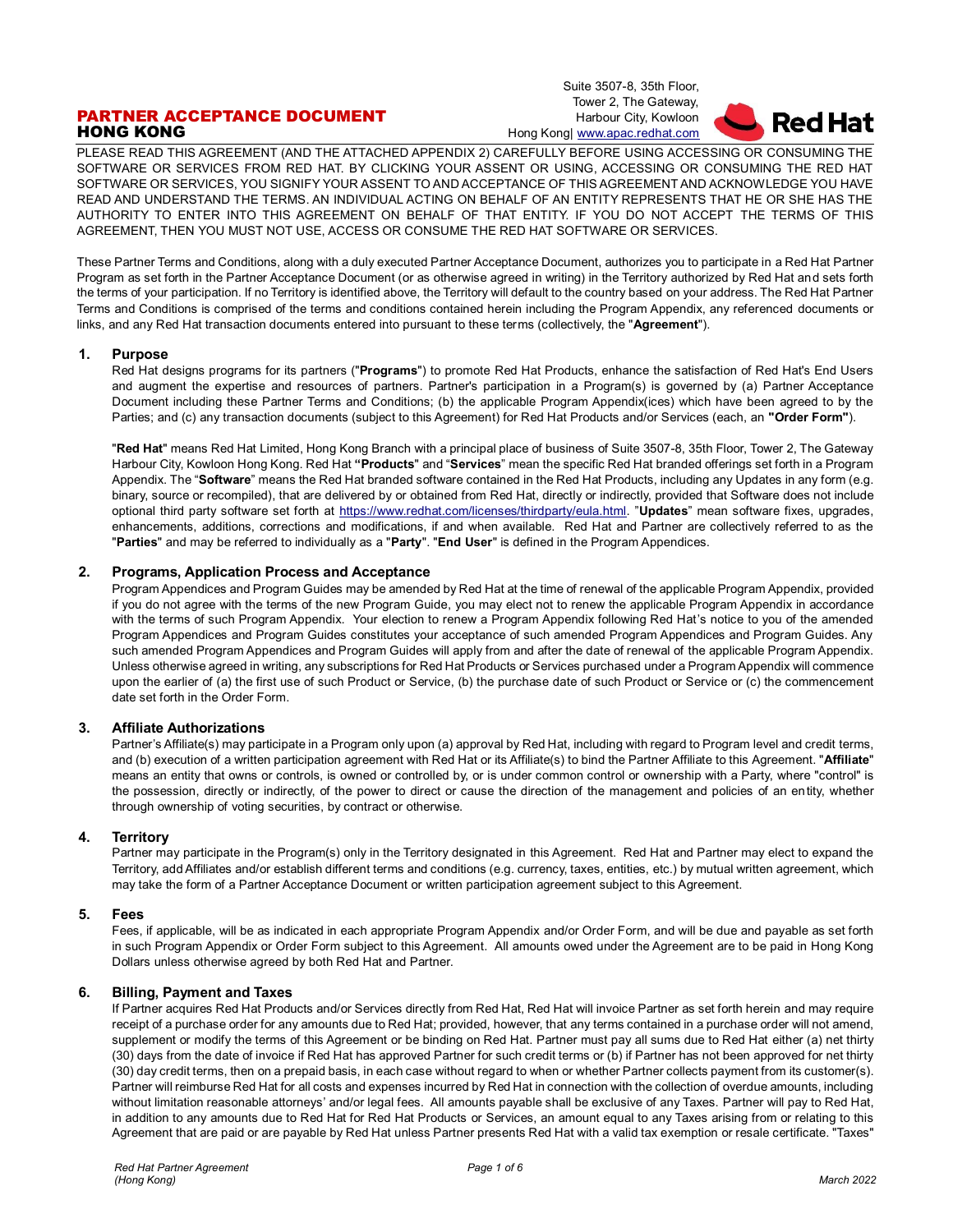means any form of taxation of whatever nature and by whatever authority imposed, exclusive of any taxes based on the net income of Red Hat. In the event of a cross-border transaction, if Partner is required under any applicable law or regulation, domestic or foreign, to withhold or deduct any portion of the payments due to Red Hat, then the sum payable to Red Hat will be increased by the amount necessary for Red Hat to receive an amount equal to the sum it would have received had no withholdings or deductions been made, unless Partner provides Red Hat with the original withholding tax documentation that is sufficient for Red Hat to apply for and obtain a tax credit for the full withheld amount. The Parties will work together in good faith to minimize adverse tax consequences to Red Hat created by cross-border transactions. Any payments more than thirty (30) days past due will be subject to a late fee of one and one-half percent (1½%) per month, or the maximum rate allowable by law, whichever is less.

## **7. Verifications**

During the Term and for at least two (2) years thereafter, Partner will keep and maintain commercially reasonable written records regarding Partner's use and distribution of the Red Hat Products and Services and business activities related to the Program(s) ("**Records**"). Red Hat may, at its own expense, verify the Records to determine Partner's compliance with this Agreement. This verification may take the form of requests for information, documents or records (to which Partner will respond promptly), on-site visits (for which Partner shall grant Red Hat the requisite access), or both. The Parties will act reasonably and cooperate with each other in respect of such verifications. Any on-site visit will occur during regular business hours and will not interfere unreasonably with Partner's business. For an on-site visit, Red Hat will give Partner at least thirty (30) day's prior written notice.

#### **8. Trademarks**

- **8.1** The term "**Red Hat Marks"** means the trademarks owned by Red Hat or a Red Hat Affiliate that are set forth in an applicable Program Appendix. Red Hat grants Partner a non-exclusive, non-transferable, royalty-free, revocable license in the Territory and during the Term to use the Red Hat Marks solely in connection with the marketing and distribution of Red Hat Products and/or Services as permitted in this Agreement, without the right to sublicense. Partner agrees to use the Red Hat Marks only as stated in this Agreement, and in doing so, to follow the standards of quality established by Red Hat and to adhere to the trademark usage guidelines found at: <http://www.redhat.com/about/corporate/trademark/guidelines> as amended from time to time and any other trademark terms contained in a Program Appendix (the "**Red Hat Trademark Guidelines**"). Any other use of Red Hat Marks is not permitted. Partner will provide Red Hat with representative samples of the use of Red Hat Marks contained within any materials including web pages, marketing, advertising, promotional and collateral materials ("**Promotional Materials**").
- **8.2** All goodwill created by the use of Red Hat Marks by Partner is for the sole benefit of, and accrues to Red Hat. Partner acquires no right, title or interest in Red Hat Marks or the goodwill associated with them, other than the right to use Red Hat Marks in accordance with this Agreement. Partner will not challenge the validity of Red Hat Marks, nor assist anyone in challenging their validity. Partner agrees not to make any application to register any Red Hat Mark or any domain names containing a Red Hat Mark, and not to use or register any trade name, trademark, service mark, slogan, logo or domain name that is confusingly similar to, or a reference to, any Red Hat trade name, trademark or service mark during or after the Term of this Agreement. Partner may not disparage Red Hat, Red Hat Marks or Red Hat Products and Services.

#### **9. Additional Requirements**

- **9.1** Red Hat reserves all rights not expressly granted in this Agreement and all rights not expressly granted to the Red Hat Products and Services (including rights under any trademarks, copyrights, patents or other intellectual property of Red Hat). Partner will not use Red Hat Products or Services to create an offering competitive with Red Hat, directly or indirectly, or, unless specifically permitted in this Agreement, for the benefit of any other person or entity or permit any third party to make such use. If Red Hat determines that any of the Red Hat Products or Services is being used (in whole or in part) by Partner in any way to (a) avoid paying fees that would otherwise be due hereunder, (b) provide Services to third parties outside of the scope of a Program or (c) create revenue without payment of fees to Red Hat for Red Hat Products or Services, Red Hat may immediately suspend performance and/or terminate this Agreement and any Program, and reserves its rights to exercise any and all legal and equitable remedies available to it.
- **9.2** For each Red Hat Product (or Partner product that incorporates a Red Hat Product or Service, in whole or in part) that Partner sells to an End User under a Program Appendix, Partner shall purchase the equivalent Red Hat Product with respect to such conditions as the term (1 or 3 years) and support level. For example, if the End User purchases a one year 24x7 support level Red Hat Enterprise Linux product from Partner, Partner shall purchase a one year Premium (24x7) Red Hat Product from Red Hat. Similarly, Partner is only authorized to resell the complete Red Hat Product it purchased and is not permitted to decouple the Red Hat Product or sell it in parts. For example, Partner will not purchase a one year Red Hat Product from Red Hat and then break it into multiple shorter increments of time for resale. Partner will work with Red Hat to ensure that its resale of Red Hat Products to End Users is consistent with the terms for the Red Hat Products purchased.
- **9.3** Without limiting the generality of Sections 9.1 or 9.2 above, Partner agrees: (i) not to modify the Red Hat Products or Services in any manner unless agreed to by Red Hat in writing and (ii) not to use or resell the Red Hat Products or Services in any manner or for any purpose not permitted by this Agreement, including, without limitation, for Partner's own internal or production use, other than as may be expressly permitted in the applicable Program Appendix or by any applicable mandatory rule of law. For certain Programs and only during the term of the Program, Red Hat may provide Partner with access to non-production, evaluation, development kits and/or not for resale (aka "**NFR**") Red Hat Products for the sole purpose of testing and/or supporting its partners and/or End Users on issues related to Partner's rights and obligations hereunder. Should Partner resell or use its access to such Red Hat Products for Partner's own internal or production use other than as expressly permitted in the applicable Program Appendix, Partner agrees to purchase the appropriate Red Hat Product(s) under Red Hat's standard terms for such resale and/or use, and to pay the applicable fee for all periods. This Agreement establishes the rights and obligations associated with Red Hat's Programs, Products and Services, and is not intended to limit Partner's rights to software code under the terms of an open source license.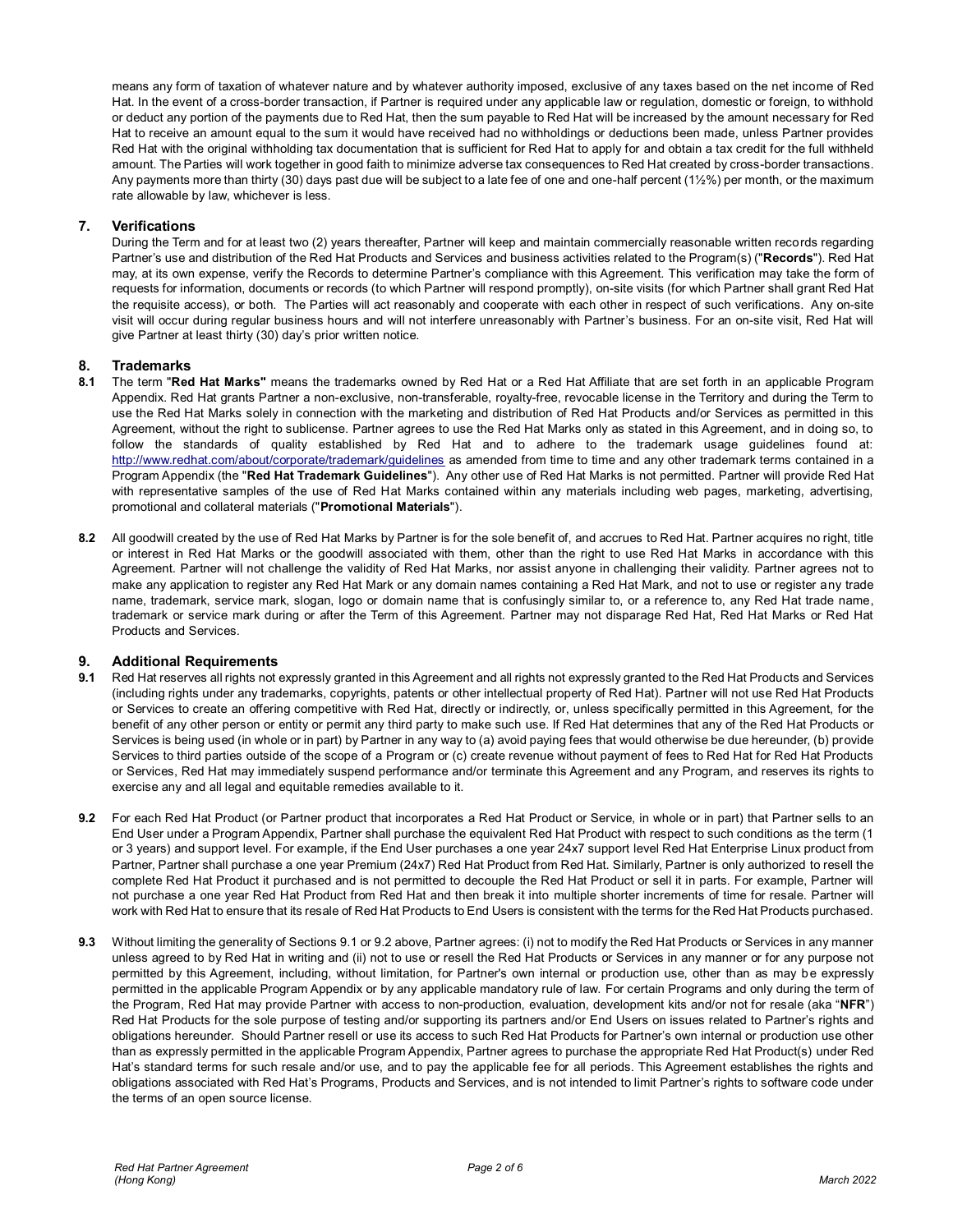# **10. Intellectual Property**

Partner agrees that all trade name, trademark, service mark, copyright, patent, trade secret, domain name and all other intellectual and industrial property rights anywhere in the world, including moral rights, and all applications, provisional applications, registrations, continuations and renewals thereof, and all associated goodwill (present or future) in and to the Red Hat Products and Services, are and will, as among the Parties, be owned by and vested in Red Hat or its licensors, notwithstanding any use of terms such as "purchase," "sale" or the like within this Agreement. Red Hat may provide access to third party software programs with the Red Hat Software that are not part of the Red Hat Software. These third party programs are (a) not required to run the Red Hat Software, (b) provided as a convenience, and (c) subject to their own license terms. The license terms either accompany the third party software programs and/or may be viewed at [http://www.redhat.com/licenses/thirdparty/eula.html.](http://www.redhat.com/licenses/thirdparty/eula.html) If Partner does not agree to abide by the license terms for the third party software programs, then Partner may not install, use or distribute them.

## **11. Limited Warranties, Limitation of Liability, Disclaimer of Damages and Insurance and Indemnity**

- **11.1 General Representations and Warranties.** Red Hat represents and warrants that: (a) the Services will be performed in a professional and workmanlike manner by qualified personnel; (b) it has the authority to enter into this Agreement with Partner; and (c) to Red Hat's knowledge, Red Hat branded Software does not, at the time of delivery to Partner, include malicious code for the purpose of damaging or corrupting the Software.
- **11.2 Disclaimer of Warranties.** EXCEPT AS SET FORTH IN SECTION 11.1 ABOVE, TO THE MAXIMUM EXTENT PERMITTED BY APPLICABLE LAW, THE RED HAT PRODUCTS AND SERVICES ARE PROVIDED "AS IS" AND WITHOUT WARRANTIES OR CONDITIONS OF ANY KIND, INCLUDING IMPLIED WARRANTIES OF MERCHANTABILITY, NON-INFRINGEMENT AND FITNESS FOR A PARTICULAR PURPOSE. Partner will make no representations or warranties on behalf of Red Hat regarding the Red Hat Products or Services in connection with the distribution of the Red Hat Products or Services or otherwise.
- **11.3 Limitation of Liability.** TO THE MAXIMUM EXTENT PERMITTED BY APPLICABLE LAW, FOR ALL EVENTS AND CIRCUMSTANCES, RED HAT'S AND ITS AFFILIATES' AGGREGATE AND CUMULATIVE LIABILITY TO PARTNER AND ITS AFFILIATES ARISING OUT OF OR RELATING TO THIS AGREEMENT AND ANY ORDER FORM HEREUNDER, INCLUDING WITHOUT LIMITATION ON ACCOUNT OF PERFORMANCE OR NON-PERFORMANCE OF OBLIGATIONS, REGARDLESS OF THE FORM OF THE CAUSE OF ACTION, WHETHER IN CONTRACT, TORT (INCLUDING, WITHOUT LIMITATION, NEGLIGENCE), STATUTE OR OTHERWISE WILL BE LIMITED TO DIRECT DAMAGES AND WILL NOT EXCEED THE TOTAL AMOUNT PAID TO RED HAT AND ITS AFFILIATES BY PARTNER AND ITS AFFILIATES UNDER THIS AGREEMENT DURING THE TWELVE (12) MONTHS PRECEDING THE FIRST EVENT GIVING RISE TO LIABILITY FOR THE RED HAT PRODUCT OR SERVICE THAT IS THE SUBJECT MATTER OF THE CLAIM OR U.S. \$5,000.00, WHICHEVER IS GREATER. THE FOREGOING LIMITATION SHALL NOT APPLY TO CLAIMS FOR BODILY INJURY (INCLUDING DEATH) AND DAMAGE TO TANGIBLE PERSONAL PROPERTY CAUSED BY THE NEGLIGENCE OF RED HAT OR ITS EMPLOYEES.
- **11.4 Disclaimer of Damages.** NOTWITHSTANDING ANYTHING TO THE CONTRARY CONTAINED IN THIS AGREEMENT OR ANY ORDER FORM, TO THE MAXIMUM EXTENT PERMITTED BY APPLICABLE LAW, IN NO EVENT WILL RED HAT OR ITS AFFILIATES BE LIABLE TO THE PARTNER OR ITS AFFILIATES FOR: ANY CLAIM BASED UPON A THIRD PARTY CLAIM; ANY INCIDENTAL, CONSEQUENTIAL, SPECIAL, INDIRECT, EXEMPLARY OR PUNITIVE DAMAGES, WHETHER ARISING IN TORT, CONTRACT, OR OTHERWISE; OR FOR ANY DAMAGES ARISING OUT OF OR IN CONNECTION WITH ANY MALFUNCTIONS, DELAYS, LOSS OF DATA, LOST PROFITS, LOST SAVINGS, INTERRUPTION OF SERVICE, LOSS OF BUSINESS OR ANTICIPATORY PROFITS, EVEN IF RED HAT OR ITS AFFILIATES HAVE BEEN ADVISED OF THE POSSIBILITY OF SUCH DAMAGES. Without limiting the generality of the foregoing disclaimer, Red Hat Products and Services are not specifically designed, manufactured or intended for use in (a) the planning, construction, maintenance, control or direct operation of nuclear facilities, (b) aircraft navigation, control or communication systems, weapons systems or (c) direct life support systems. Partner agrees that it is solely responsible for the results obtained from the use of the Red Hat Products and Services.
- **11.5 Insurance and Indemnity.** Partner shall put in place and at all times maintain during the Term and for two (2) years thereafter, at its own cost and expense, appropriate and sufficient commercial general liability insurance with a reputable insurance company to cover the activities of Partner contemplated in this Agreement. The premiums for these policies of insurance shall be the responsibility of Partner. Upon request, Partner will provide Red Hat certificates of insurance for all insurance coverage**.** Partner will indemnify and hold harmless Red Hat from any and all liability, losses, costs, damages or expenses, including reasonable attorney's, solicitor's or legal fees and costs, resulting from or arising out of third party demands or claims against Red Hat relating to any of Partner's actions including, but not limited to, performance or non-performance under this Agreement.

# **12. Publicity and Confidentiality**

- **12.1 Publicity.** Partner will keep confidential and will not disclose, market or advertise to third parties the terms of this Agreement (including the fees paid hereunder). Partner or Red Hat may reference its relationship with the other, in the normal course of business including during earnings calls, discussions with analysts, meetings with the press, customer briefings, general marketing activities and in regulatory filings. Neither Party will issue formal press releases or other similar activities referencing the other Party without the written consent of the other Party.
- **12.2 Confidential Information.** The Parties agree that Confidential Information provided under this Agreement will be held and maintained in confidence and each Party will use at least the same degree of care to protect such Confidential Information that it uses to protect its own confidential information, but in no event less than reasonable care. The recipient may use Confidential Information of the other Party only for the purposes of exercising its rights and fulfilling its obligations under this Agreement. Confidential Information may be disclosed only to Affiliates, employees, agents and contractors with a need to know, and to its auditors and legal counsel, provided in each case they are under a written obligation or legal duty to keep such information confidential using standards of confidentiality not less restrictive than those required by this Agreement. **"Confidential Information"** means all information and materials disclosed by either Party to the other during the Term that is either marked confidential or, by the nature of the information or the circumstances surrounding its disclos ure, would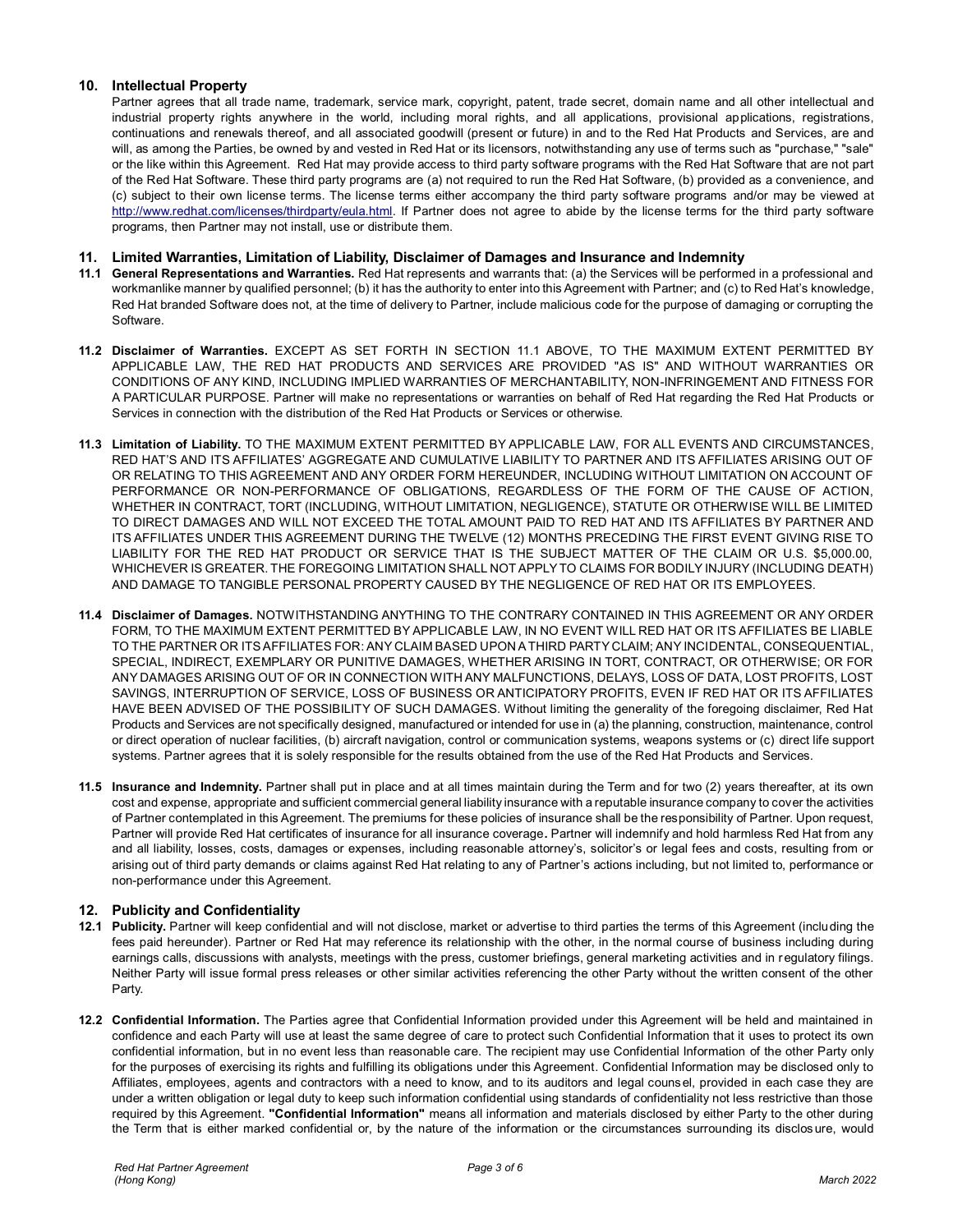reasonably be considered confidential. Confidential Information does not include information that (i) is or later becomes publicly available without breach of this Agreement, or is disclosed by the disclosing Party without obligation of confidentiality; (ii) is known to the recipient at the time of disclosure by the disclosing Party without obligation of confidentiality; (iii) is independently developed by the recipient without use of the Confidential Information; (iv) becomes lawfully known or available to the recipient without restriction from a source having the lawful right to disclose the information; (v) is generally known or easily ascertainable by parties of ordinary skill in the business of the recipient; or (vi) is software code in either object code or source code form that is licensed under an open source license. Except in relation to Partner's obligations pursuant to Section 12.1, both Parties agree that obligations of confidentiality will exist for a period of two (2) years following initial disclosure of the particular Confidential Information.

### **13. Termination**

- **13.1 Term.** This Agreement begins on the Effective Date and continues until the expiration or termination of all applicable Program Appendices ("**Term**"). The term of each Program Appendix is independent of the term of any other Program Appendix. "**Effective Date**" means the first date when both Parties have fully accepted or signed the Agreement.
- **13.2 Termination by Red Hat or Partner.** Red Hat may (without prejudice to any other right or remedy) terminate this Agreement in whole or in part (including any Program Appendix and Partner's participation in any Program) for any reason at any time upon ninety (90) days prior written notice to Partner. If Partner or Red Hat breaches the terms of this Agreement, and the breach is not cured within thirty (30) days after written notice of the breach is given to the breaching Party (except for payment obligations, in which case five (5) days), then the other Party may, by giving written notice of termination to the breaching Party, terminate this Agreement in whole or in part (including any Program Appendix and Partner's participation in any Program) without prejudice to any other right or remedy; unless a shorter cure period is otherwise stated under this Agreement or in the applicable Program Appendix and provided that no cure period is required for a breach of Sections 8, 9.1, 12.2 or 14.3 hereof.
- **13.3 Effect of Agreement Termination or Expiration**. Termination or expiration of this Agreement in whole for any reason will immediately terminate Partner's participation in any and all Programs. Upon such termination or expiration, Partner will immediately (i) cease referring to itself as a Red Hat Partner, or any other title associated with the Program, and using those titles in any communication or advertising; (ii) to the extent applicable, cease all promotion, demonstration, sale(s) and distribution of the Red Hat Products and/or Services; (iii) cease all use of the Red Hat Marks; (iv) return or destroy, at Red Hat's option, all printed materials containing Red Hat Marks, including all documentation and Promotional Materials; and (v) remit all fees due to Red Hat within fifteen (15) days of such termination or expiration. If the termination is not the result of a Partner breach, the Partner will be entitled to sell, for a period of no longer than sixty (60) days after termination, any of its inventory of Red Hat Products (subject to this Agreement) for which Red Hat has been fully paid and that are required to fulfill any unperformed contracts of Partner outstanding at the date of termination or expiration. All rights and obligations of the Parties under this Agreement and all applicable Program Appendices will terminate immediately, except that obligations under Sections 6, 7, 8.2, 10, 11.2 – 11.5, 12, 13.3 - 13.4, 14.1 - 14.3, 14.6, 15, 16, 17 and 18 hereof, and any Partner payment obligations will survive such termination or expiration. Termination of this Agreement shall not affect any agreements between Red Hat and any End User.
- **13.4 No Compensation.** Upon termination or expiration of this Agreement for any reason or at any time, Red Hat will have no obligation to Partner (except as Red Hat otherwise may be liable to Partner for Red Hat's material breach of this Agreement), or to any employee, agent or representative of Partner, for compensation or for damages of any kind, whether on account of the loss by Partner or such employee, agent or representative of present or prospective sales, investments, compensation or goodwill. Partner hereby indemnifies and holds Red Hat harmless from and against any and all claims, costs, damages and liabilities whatsoever asserted by any employee, agent or representative of Partner under any applicable cancellation, termination, labor, social security, payments under national insurance, or other laws or regulations.

### **14. General Provisions**

**14.1 Governing Law and Venue.** Any claim, controversy or dispute arising out of or related to this Agreement is governed by the substantive laws of Hong Kong SAR. To the extent permissible by law, the terms of the United Nations Convention on Contracts for the International Sale of Goods will not apply, even where adopted as part of the domestic law of the country whose law governs the Agreement.

All disputes, differences or questions arising out of this Agreement including the interpretation of the terms herein or with regard to the obligations, failure or breach of any terms thereof by any of the Parties and/or compensation/damages payable under this Agreement or of any matter whatsoever arising under this Agreement, which have not been settled amicably within thirty (30) days from the commencement of informal negotiation, shall be referred by either Party to arbitration in Hong Kong at the Hong Kong International Arbitration Centre (HKIAC) and in accordance with UNCITRAL Arbitration Rules as presently in force. The proceedings of arbitration shall be conducted in English. The arbitral tribunal shall consist of one (1) arbitrator to be appointed by the mutual agreement of the Parties, failing which the appointment shall be made by the president of the HKIAC. The decision or award so given by the arbitrator shall be final and binding on the Parties hereto. Any Party may at any time without regard to any notice periods required by the provisions hereof, and as often as is necessary or appropriate, seek interlocutory, equitable, provisional or interim relief or remedies from any court of competent jurisdiction (including, without limitation, to the extent available under applicable law, a temporary restraining order or preliminary injunction).

**14.2 Notices.** All notices, consents, waivers and other communications required or permitted by this Agreement must be in English, in writing, and will be deemed given when (a) delivered to the appropriate address by hand or by nationally recognized overnight courier service (costs prepaid); (b) sent by facsimile or e-mail with written confirmation of transmission by the transmitting equipment delivered promptly thereafter; or (c) received by the addressee, if sent by certified mail, return receipt requested, in each case to the following addresses, facsimile numbers or e-mail addresses and marked to the attention of the person (by name or title) designated hereafter (or to such other address, facsimile number, e-mail address or person as a party hereto may designate by notice to the other parties hereto): For Partner: the most current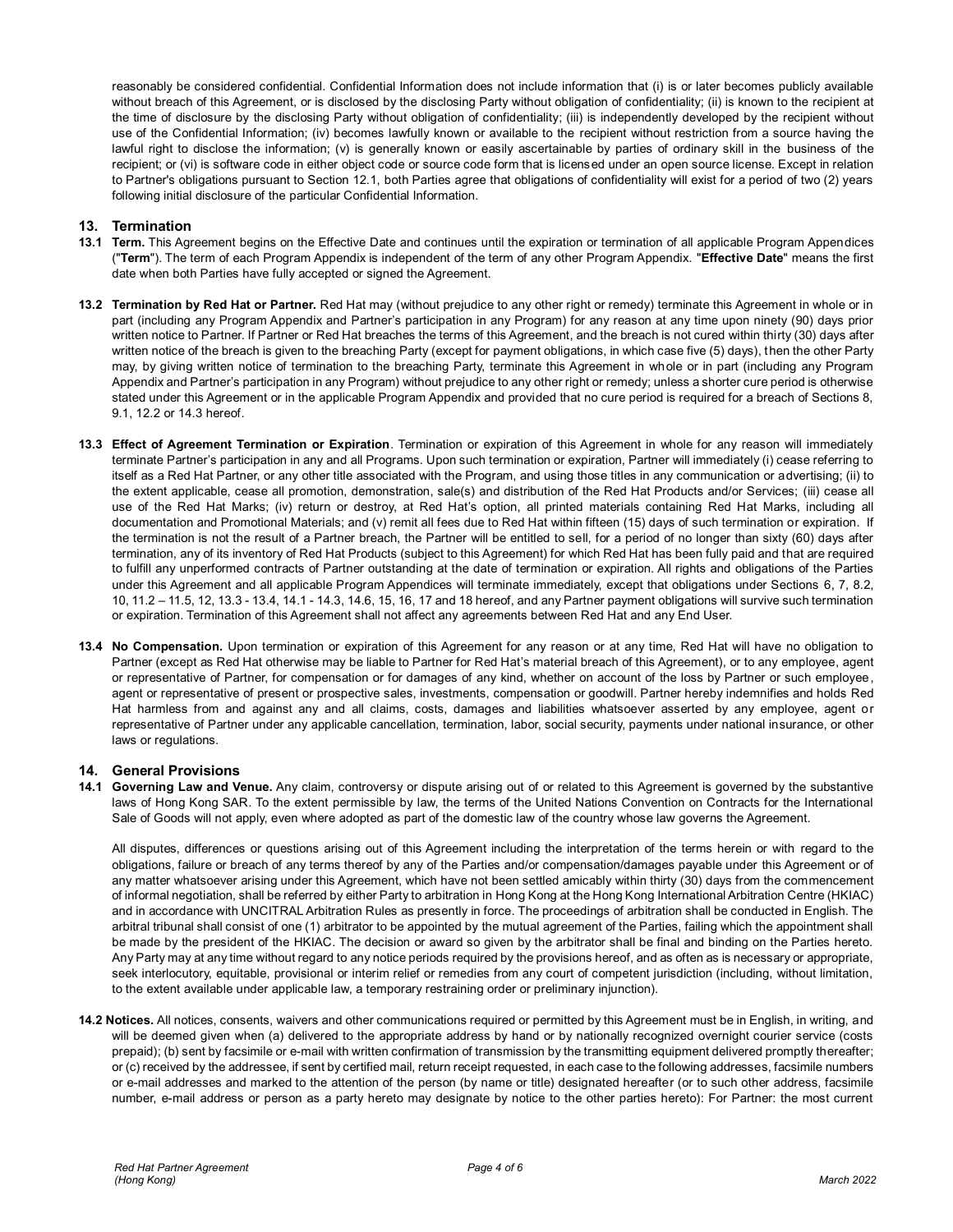address/fax number indicated by Partner to Red Hat in writing; For Red Hat: Head of Legal APAC, 8 Shenton Way, #11-00, Singapore 068811; Facsimile: +65-6490-4201.

### **14.3 Compliance with Law and Export Controls.**

- **14.3.1** As between Red Hat and Partner, Partner (a) understands that countries, including the U.S., may restrict the import, use, export, re-export or transfer of encryption products and other controlled materials (which may include Red Hat Products, Services or related technical information) ("**Controlled Materials**"); (b) will be solely responsible for compliance with any such import, use, export, re-export or transfer restrictions in connection with Partner's use, sale and/or distribution of Controlled Materials; and (c) will be the importer and exporter of record of the Controlled Materials that Partner uses, sells and/or distributes, and is responsible for all associated obligations, including but not limited to, paying all import duties and tariffs, and obtaining any required regulatory approvals, registrations, and export and import licenses.
- **14.3.2** Partner acknowledges that Red Hat may be prohibited from providing Controlled Material(s) if Red Hat has knowledge or reason to believe that a violation of the applicable law will or has occurred.
- **14.3.3**As required by U.S. law, Partner represents and warrants that it: (a) understands that certain of the Controlled Materials are of U.S. origin and subject to export controls under the U.S. Export Administration Regulations (the "**EAR**"); (b) is not located in (or owned or controlled by any person or entity located in) any country listed in Country Group E:1 in Supplement No. 1 to part 740 of the EAR or by any person or entity listed on the U.S. Department of Treasury Office of Foreign Assets Control ("OFAC") list of Specially Designated Nationals and Blocked Persons ("SDNs") (and is not 50% or more owned or controlled by any one or more persons or entities identified on the SDN list); (c) will not export, re-export or transfer the Controlled Materials to (1) any prohibited destination, (2) anyone who has been prohibited from participating in U.S. export transactions by any federal agency of the U.S. government or (3) any end user who Partner knows or has reason to know will use them in the design, development or production of nuclear, chemical or biological weapons, or rocket systems, space launch vehicles, or sounding rockets, or unmanned air vehicle systems or any other prohibited use under the EAR; and (d) understands and agrees that if it is in the United States and exports, re-exports or transfers the Controlled Materials to eligible end users, it will, to the extent required by EAR Section 740.17(e), submit semi-annual reports to the U.S. Commerce Department's Bureau of Industry and Security, that include the name and address (including country) of each transferee.
- **14.3.4** Partner and its Affiliates and any other persons performing any activities related to this Agreement, will comply with all applicable laws and regulations including all applicable anti-corruption laws and regulations, such as the U.S. Foreign Corrupt Practices Act and the U.K. Bribery Act (collectively, the "**Anti-Corruption Laws**"), and will not engage in conduct that would cause Red Hat to violate any law or regulation including the Anti-Corruption Laws. None of Partner or its Affiliates or any other persons performing activities related to this Agreement shall, directly or indirectly, offer, pay, promise to pay, or authorize the payment of anything of value to any government or public official to influence that government or public official in his or her official capacity, in order to retain or obtain business for Partner or Red Hat or to secure any improper advantage for Partner or Red Hat. For purposes of this Agreement, government or public official includes employees and officers of a government agency, department or instrumentality, as well as the employees or officers of government-owned or government-controlled companies, public international organizations, political parties and candidates for political office. None of Partner or its Affiliates, or any other persons performing activities related to this Agreement shall, directly or indirectly, offer, promise or give a financial or other advantage to any person in order to induce the recipient to improperly perform any relevant function or activity, or to reward the recipient for the improper performance of any relevant function or activity, nor shall they solicit or accept a financial or other advantage from any person in exchange for the improper performance of any relevant function or activity. Partner will not submit any falsified documents or records to Red Hat. Partner will not permit its resellers or partners or any other third-party business partners (collectively, "**Supply Chain Entities**") acting on behalf of Partner in connection with the services performed under this Agreement to do anything that would violate or cause Red Hat to violate any law or regulation including the Anti-Corruption Laws. If Red Hat believes that Partner or any Supply Chain Entity has breached or may breach any of the provisions of this Section or a notice is provided pursuant to this Section, Red Hat may terminate the Agreement or suspend its performance without any liability to Partner.
- **14.3.5** Partner will not engage in any activity that is prohibited under the Anti-boycotting Act (50 USCA 2407) and the Restrictive Trade Practices or Boycotts Regulations of the EAR (set forth in 15 CFR Part 760) and shall comply with any applicable reporting requirements thereunder.
- **14.4 No Assignment.** This Agreement is only assignable by Partner with Red Hat's prior written consent. Any assignment made by Partner without Red Hat's prior written consent will be void and Red Hat will not be required to recognize the assignment. Red Hat may assign any or all of its rights and delegate or novate any or all of its obligations hereunder without the prior approval of Partner. At the request of Red Hat, Partner will execute any papers or documents reasonably necessary to give effect to such assignment or novation. Partner shall promptly notify Red Hat of any material change to its ownership structure.
- **14.5 Independent Contractor.** Partner and Red Hat are independent contractors for all purposes, without express or implied authority to bind the other. Neither Party nor its employees, agents or contractors is entitled to any employee benefits of the other. Each Party will be responsible for all costs and expenses incident to performing its business. Nothing in this Agreement shall be deemed to constitute a partnership or to create a relationship of principal and agent between the Parties for any purpose.
- **14.6 Force Majeure.** Neither Party will be liable for nonperformance or delays caused by acts of God, wars, riots, strikes, fires, floods, earthquakes, government restrictions, terrorist acts or other causes beyond its reasonable control. Upon the occurrence of any of the foregoing, the date of performance will be deferred for a period of time equal to the time lost by reason of the delay. This section does not relieve either Party of its obligation(s) to make payments.